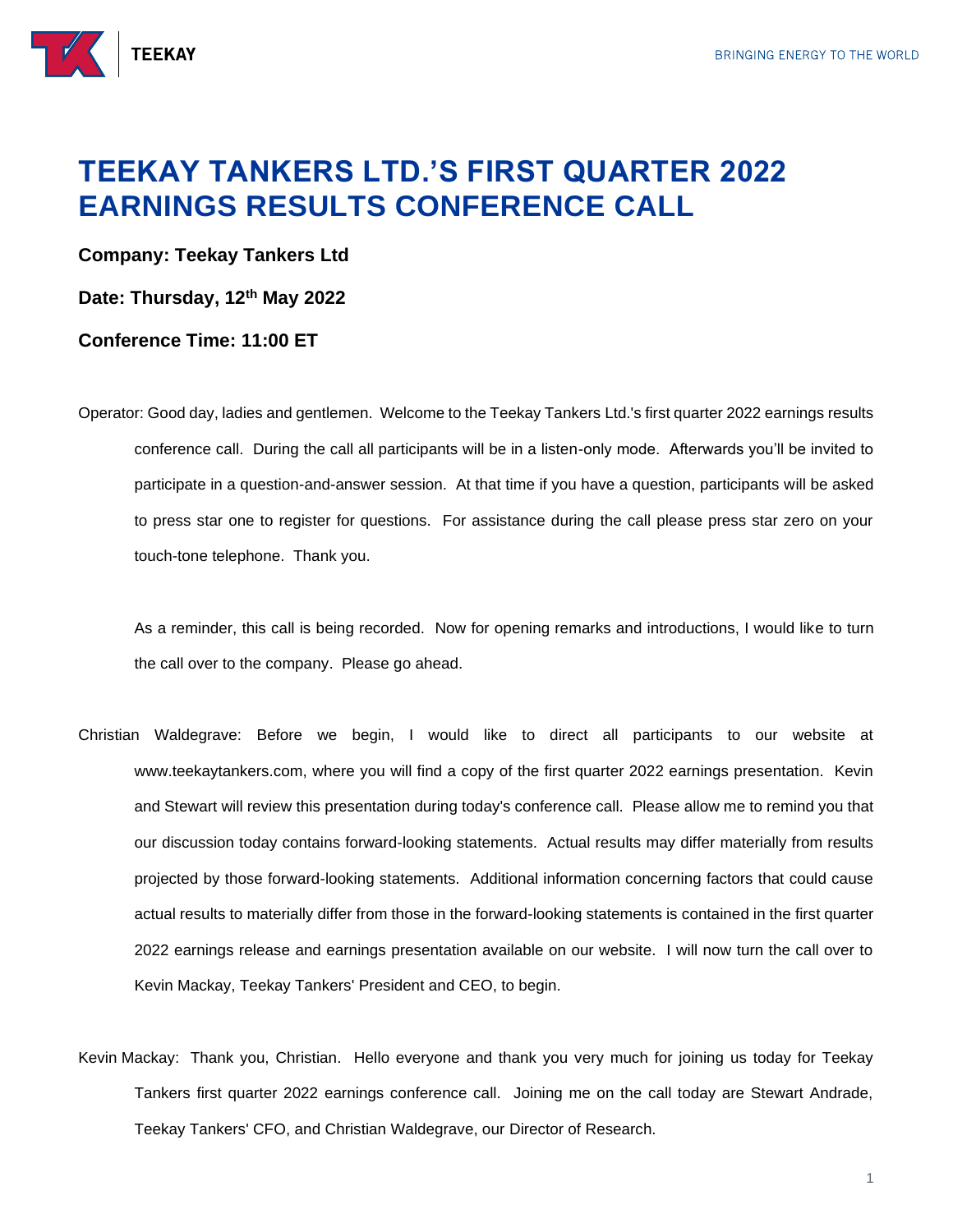

Moving to our recent highlights on Slide 3 of the presentation, Teekay Tankers generated total adjusted EBITDA of approximately \$17.5 million in the first quarter of 2022, an increase from \$9.7 million in the fourth quarter of 2021. We reported an adjusted net loss of \$14 million or \$0.41 per share during the first quarter, an improvement from an adjusted net loss of \$25 million or \$0.74 per share in the prior quarter. Our results improved quarter-over-quarter were primarily due to higher spot tanker rates.

We have maintained a focus on financial strength, supported by our recent attractive refinancings and vessel sales that have taken advantage of the firm asset market, as Stewart will discuss later in the presentation.

In the freight market, after a slow start to the year, we saw a notable spike in spot tanker rates late in the first quarter, driven primarily by the impact of the Russia-Ukraine conflict. The increase was most pronounced in the midsize tanker segment in which we operate, given disruptions to oil trading patterns, which increased tonne-mile demand. Rates continued to rally into the second quarter with nearly all of our vessels trading in the spot market. We are well positioned to generate strong cash flow in a strengthening market.

Finally, as part of ongoing fleet management, in 2022, we have completed the sale of three vessels built in 2004 and 2005 for approximately \$44 million. This includes one 2005-built Aframax sold for approximately \$15 million and two vessel sales that were previously announced.

Turning to Slide 4, we look at recent developments in the spot tanker market.

Spot tanker rates were relatively weak during the first two months of the year due to a number of factors. These included the ongoing impact of the Omicron COVID-19 variant on oil demand, lower-than-expected oil supply growth due to temporary production outages, and a continued drawdown in global oil inventories. Further, high oil prices which led to an increase in bunker costs, also impacted tanker earnings in the quarter.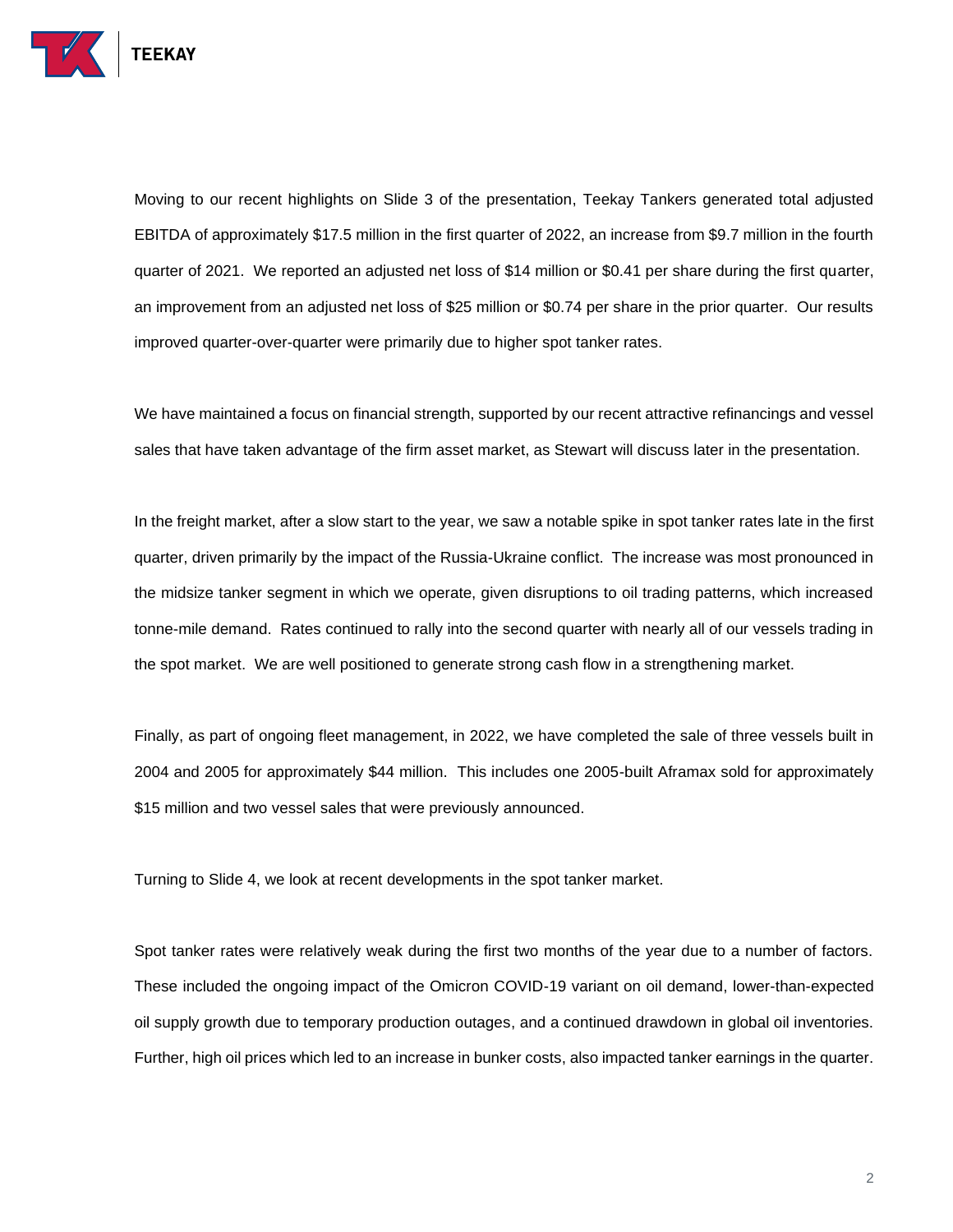

However, Russia's invasion of Ukraine in late February led to an increase in tanker rates, particularly in the Aframax and Suezmax sectors due to trade disruptions and the rerouting of cargoes. I will give more detail on the impact of Russia's invasion of Ukraine on the tanker market later in the presentation. As you can see on the right side of this slide, since late February, the Aframax and Suezmax sectors had exhibited significant rate volatility with rates averaging well above the depressed levels seen earlier in the year and throughout 2021. We expect this volatility to be an ongoing feature of the market in the near term.

Turning to Slide 5, we provide a summary of our spot rates in the second quarter to-date.

In the second quarter, based on approximately 52% and 45% of spot revenue days booked, Teekay Tankers' second quarter to-date Suezmax and Aframax bookings have averaged approximately \$27,400 per day and \$30,900 per day, respectively. For our LR2 fleet, based on approximately 43% of spot revenue days booked, second quarter to-date bookings have averaged approximately \$30,400 per day.

I would note here that the Aframaxes have been significantly outperforming the larger tankers in the strengthening market with LR2s very recently surging to very high levels after a relatively muted performance in the early part of second quarter.

Turning to Slide 6, we look at the near-term outlook for midsize tanker demand following Russia's invasion of Ukraine in late February.

Conflict in Ukraine has led to a significant shift in crude oil trading patterns as many countries in the West look to reduce their purchases of Russian oil. As shown by the chart on the left of this slide, Russian crude oil exports out of the Baltic and Black Sea have remained relatively steady since the invasion. However, there has been a decrease in short-haul crude oil exports to Europe and a corresponding increase in both the volume and proportion of oil heading to destinations east of Suez, most notably to India. At the same time, Europe has had to replace Russian crude oil with imports from further afield, including the US Gulf, West Africa and the Middle East. As shown by the chart on the right of this slide, crude oil exports from the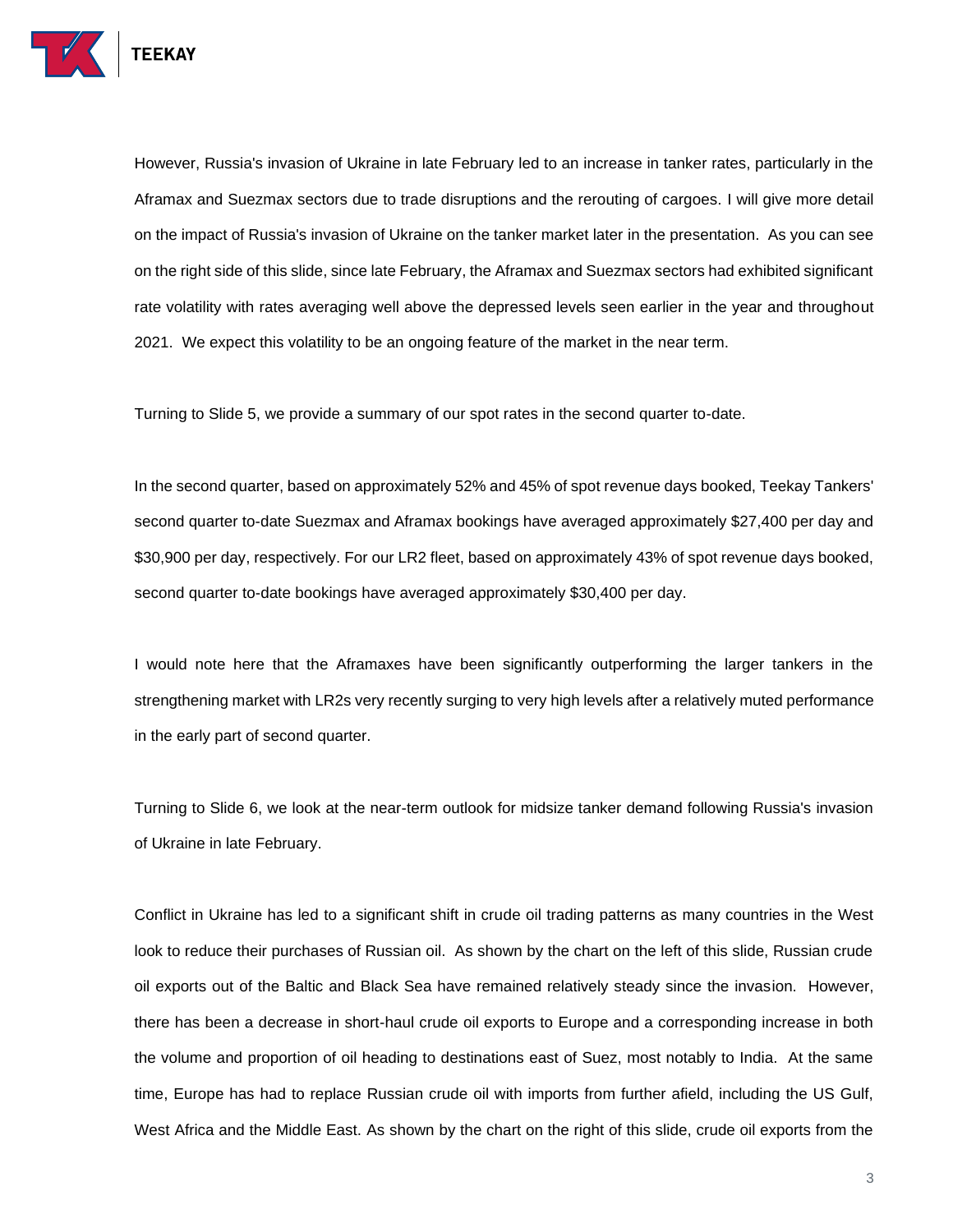

US Gulf to Europe at the end of April with the highest since March 2020, with the vast majority being moved on Aframaxes and Suezmaxes. Due to the nature of the load regions involved and the need for greater flexibility in discharge options, midsize tankers have benefited more significantly from these changing trade patterns compared to VLCCs where rates have remained relatively weak.

The net impact of these changes has been a lengthening in average voyage distances and therefore higher tonne-mile demand. Given the European Union's recent proposal to phase out all Russian crude oil imports over the next six months and refined products by the end of 2022, we expect that these altered trade patterns may persist over an extended period of time. In addition, the fleet of Russian owned and operated ships, which comprises approximately 5% of the global Aframax fleet is finding it harder to trade, which further tightens available fleet supply in this segment.

Turning to Slide 7, we look at fleet supply fundamentals, which we believe are the most positive scene in the last two decades.

Rising newbuild prices, which are currently the highest since 2009 and a lack of shipyard capacity continue to limit new tanker orders with just 0.2 million deadweight tons of new orders placed in the first quarter of this year, the lowest since at least 1996. As you can see from the top two charts on this slide, there are very few tankers on order for delivery past 2023 and with the most major shipyards being full through the middle of 2025, there is limited available capacity to order new tankers for delivery in the next three years. The tanker orderbook, when measured as a percentage of the existing fleet stands at just 6.4%, which is the lowest since Clarksons started recording orderbook data in 1996. Finally, the tanker fleet continues to age. A large number of vessels are set to reach age 20 in the next few years with a significant number likely to be phased out.

The combination of a small tanker order book, low levels of new tanker ordering and a lack of shipyard capacity until late 2025, and an aging fleet should lead to very low levels of tanker fleet growth over the next two to three years. Our current forecast is for around 2% tanker fleet growth in 2022, followed by zero growth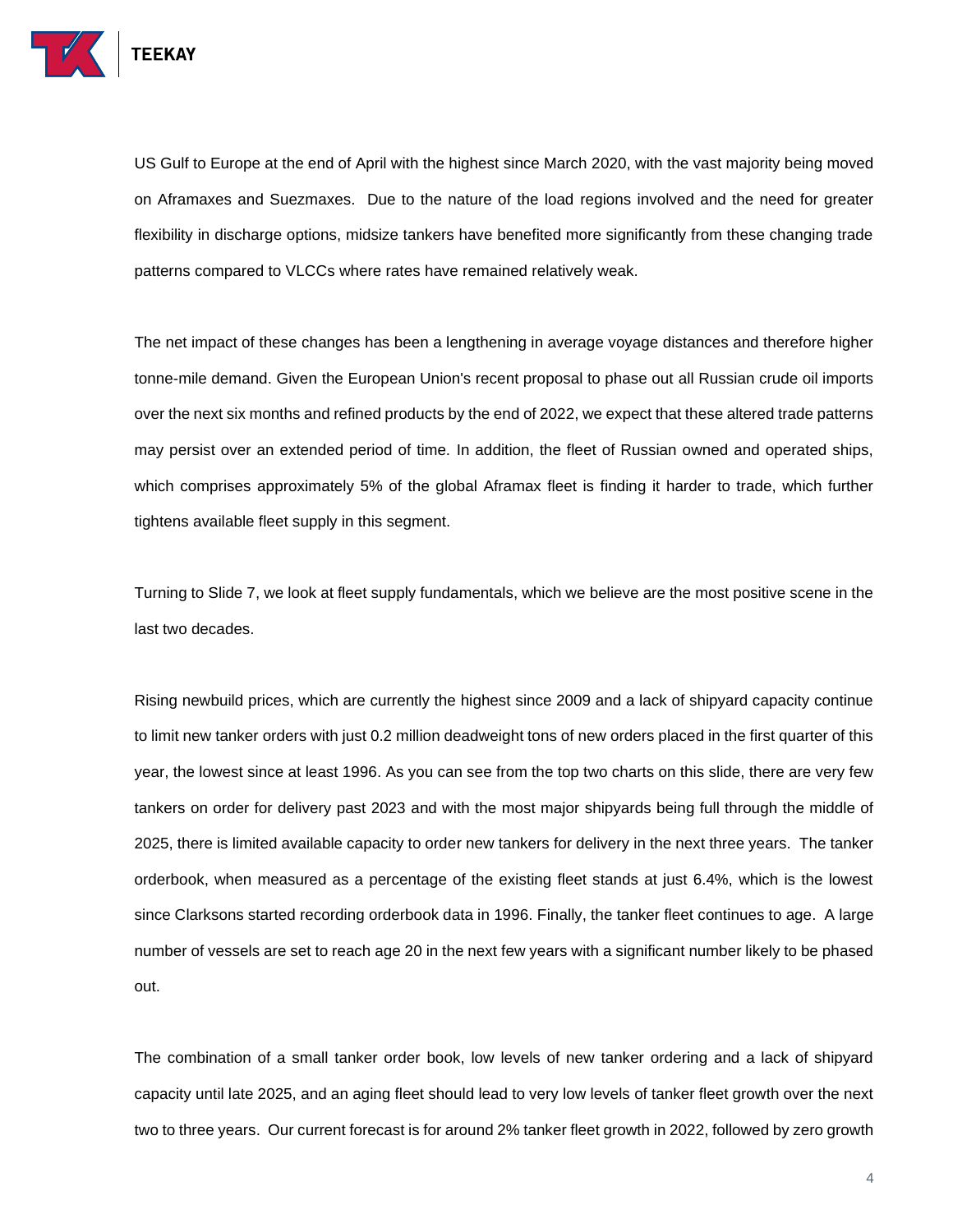

in 2023 and potentially negative fleet growth in 2024 and 2025, when ship removals are expected to exceed new tanker deliveries.

To sum up, spot tanker rates have increased following Russia's invasion of Ukraine and look to remain volatile in the coming weeks and months as the situation continues to unfold. Although the near-term outlook is uncertain, the longer-term outlook appears very positive due to an anticipated period of very low fleet growth, which should support stronger tanker rates.

I'll now turn the call over to Stewart to cover the financial slide.

Stewart Andrade: Thanks, Kevin. Turning to Slide 8, we highlight the company's healthy financial foundation.

In March and April, we completed our previously announced low-cost sale-leaseback refinancings of 13 vessels and during the year, we have also completed the sale of three 2004 through 2005 built vessels, taking advantage of firm asset prices.

Including the increase in liquidity from these transactions, our pro forma liquidity as of March 31st was \$231 million. Importantly, the sale-leaseback refinancings also include purchase options that we can exercise throughout the lease terms, in some cases, starting at inception and in other cases, after two years. As mentioned when we originally announced these transactions, we secured attractive terms on these new saleleasebacks as compared to those of the expensive sale-leasebacks we were able to unwind last year. This reflects Teekay Tankers' stronger financial position as well as the strength of the tanker market as indicated by higher asset values.

In addition to increasing our liquidity, this financing activity also extended our debt repayment profile appreciably such that we now have no significant debt maturities through 2026, while net debt to cap was 42% as of March 31st.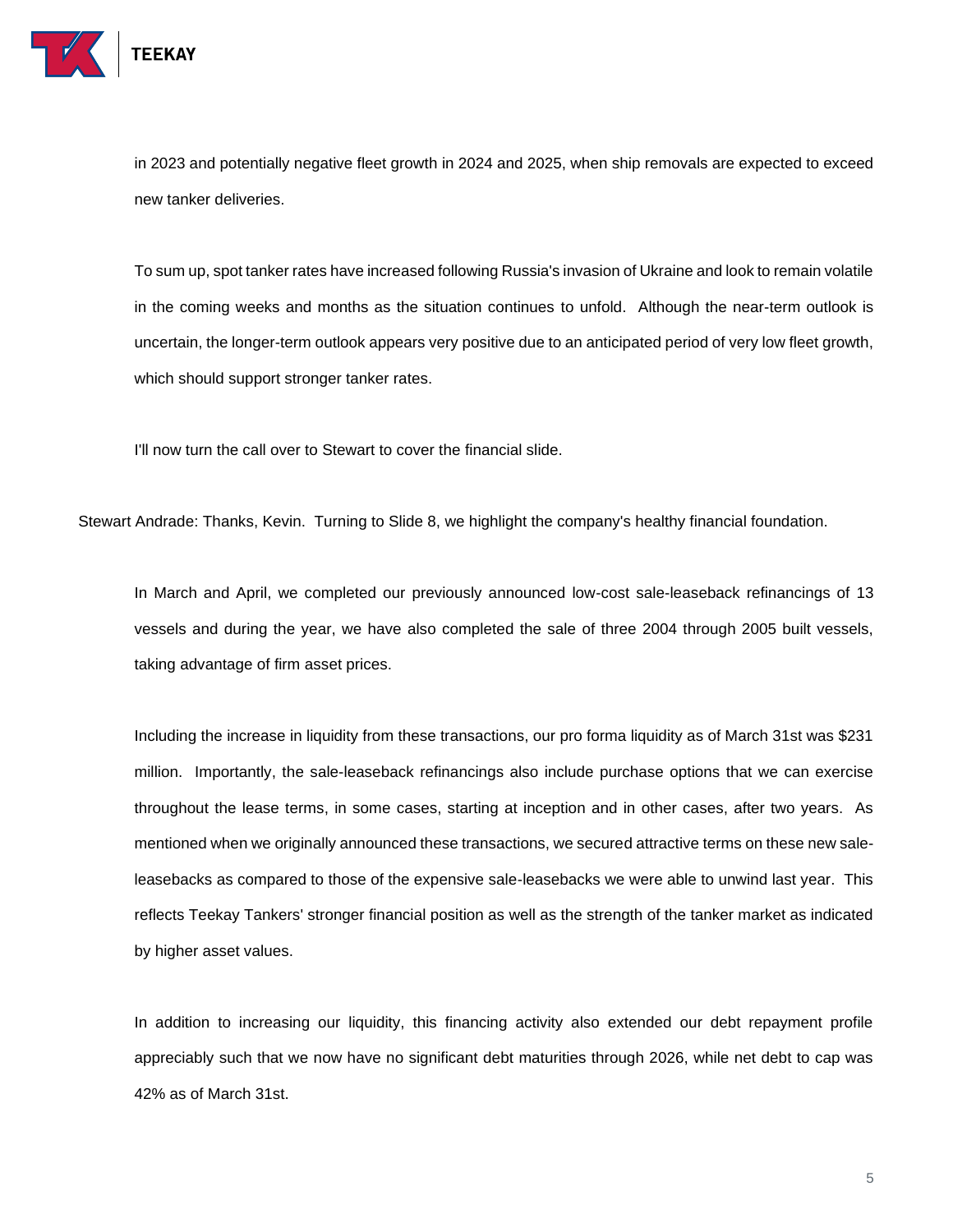

With 46 vessels or about 94% of the fleet trading in the spot market, Teekay Tankers has high operating leverage, and we are exceptionally well positioned to take advantage of strengthening rates to generate significant cash flow which will in turn enable us to further reduce our debt, creating value for shareholders.

With that, I will turn the call over to Kevin to conclude.

Kevin Mackay: Thanks, Stewart. Driven most notably by the war in Ukraine and the expanding number of sanctions and supply chain shifts resulting from it, midsize tankers have recently seen a return of significant rate volatility, which has driven a strong quarter to date spot performance. It's difficult to predict just how long these factors will remain so prominent in the market. But increased rate volatility is likely to continue, at least until the geopolitical tensions recede and supply chains settle into a new normal. Operating almost completely in the spot market puts us in a good position to generate significant cash flows when rates are strong, and we will continue to position our fleet to best maximize these opportunities as they arise.

Looking forward, with a very low orderbook in the coming years and minimal shipyard capacity available to change that fact before 2025, we feel quite positive about the outlook for our market and Teekay Tankers' prospects in it.

With that, Operator, we are now available to take questions.

- Operator: Thank you. Ladies and gentlemen, if you'd like to ask a question you may do so by pressing star one on your telephone keypad. Star one for questions. Please make sure the mute function on your phone is turned off so the signal can be read by our equipment. Star one for questions. We'll pause a moment to give everyone an opportunity to signal for question. We'll take our first question from Jon Chappell with Evercore ISI. Please go ahead.
- Jon Chappell: Thank you. Good afternoon or good morning or good afternoon, I guess depending where you are Kevin. Stewart, starting with you, hopefully, a pretty easy one. You've done a lot of the heavy lifting on the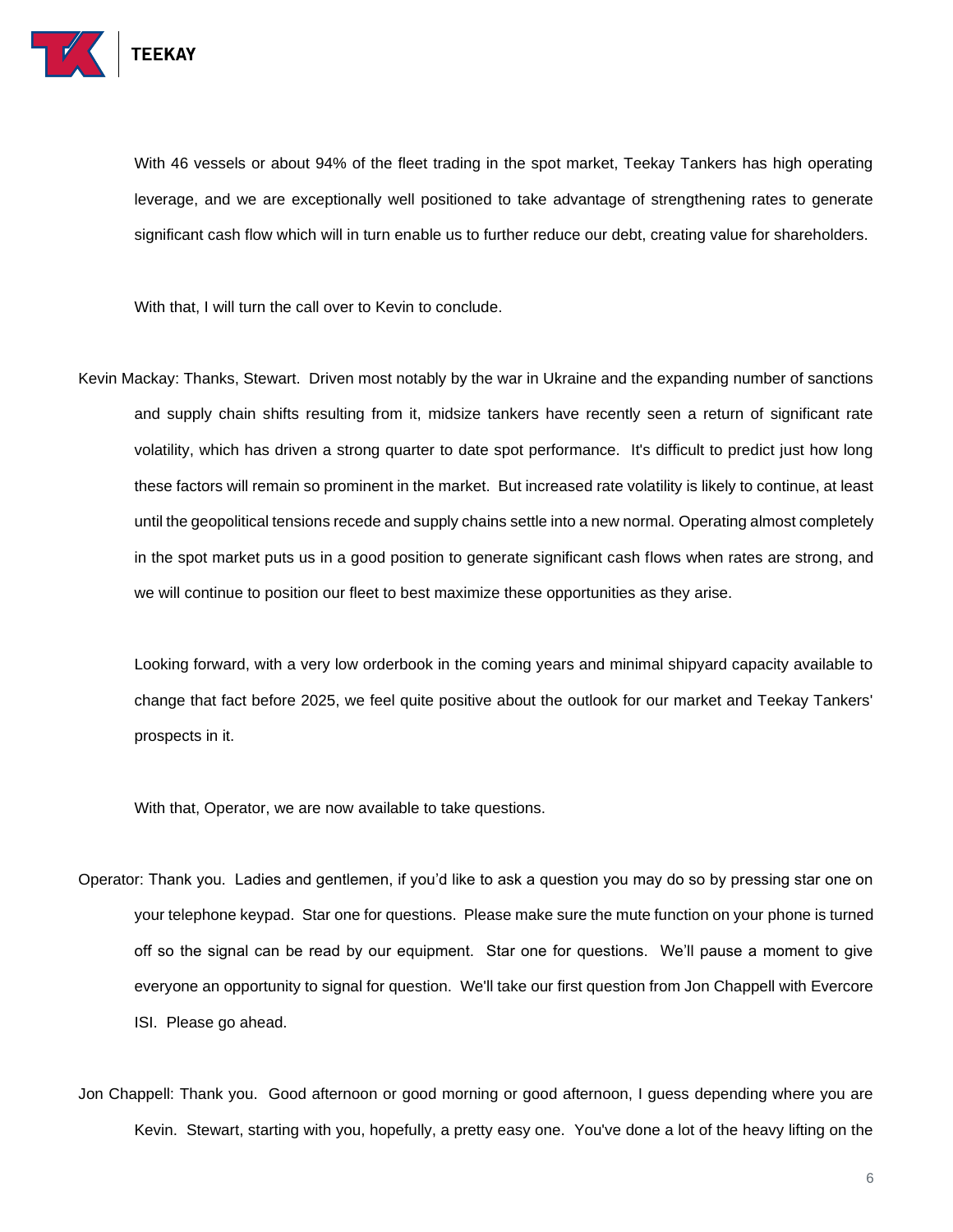

balance sheet over the last 2.5 years, mostly through difficult periods. Based on your 2Q to date bookings and most people's views of the market going forward, you are on the verge of generating significant operating cash flow. You mentioned some of the flexibility around the leases, would finance lease pay downs still be the number one priority for uses of cash? Or do you start to pivot to something else, whether that's growth or capital returns?

Stewart Andrade: Hi, Jon. Good question. It's been a tough tanker market for the last four to six quarters and definitely our focus in the near term is going to be on paying down debt and strengthening the balance sheet further. We think, ultimately, that puts us in a position where we can take advantage of opportunities which will allow us to, over the long term, have the best returns for our shareholders. So I would expect definitely in the short term that we'll be focused on continuing to pay down debt and strengthen the balance sheet.

Jon Chappell: And still a focus on leases as opposed to bank debt?

- Stewart Andrade: Going forward, I don't think that we'll be -- given the current market conditions and where we are with our liquidity levels, I don't expect that we'll be taking on or doing any more leases at the moment. We'll continue to monitor the market. In terms of refinancings going forward, I think we'll take a look at the relative balance between those two in terms of the terms we can achieve and our requirements for capital. So I think those are probably both avenues for financing that we will explore when we need to refinance things in the future but at the moment, we don't have any plans for doing anything further.
- Jon Chappell: Okay, that makes sense. Second question, bit of a two-parter maybe you can pull in Christian and Kevin. Obviously, the Afras have done incredibly well. Suez have done well relative to VLCCs but the product tanker market has been just consistently outperforming the crude market and these diesel shortages that are going from problems to potentially really dangerous don't seem to have a near-term remedy. Christian, can you maybe talk about the impact that the diesel dislocation is having on the broader markets and most directly to you in terms of your LR2s and Afras? And then, Kevin, any aspirations or plans to take some of your LR2s and clean them up because maybe there's a longer tail to some of these diesel issues?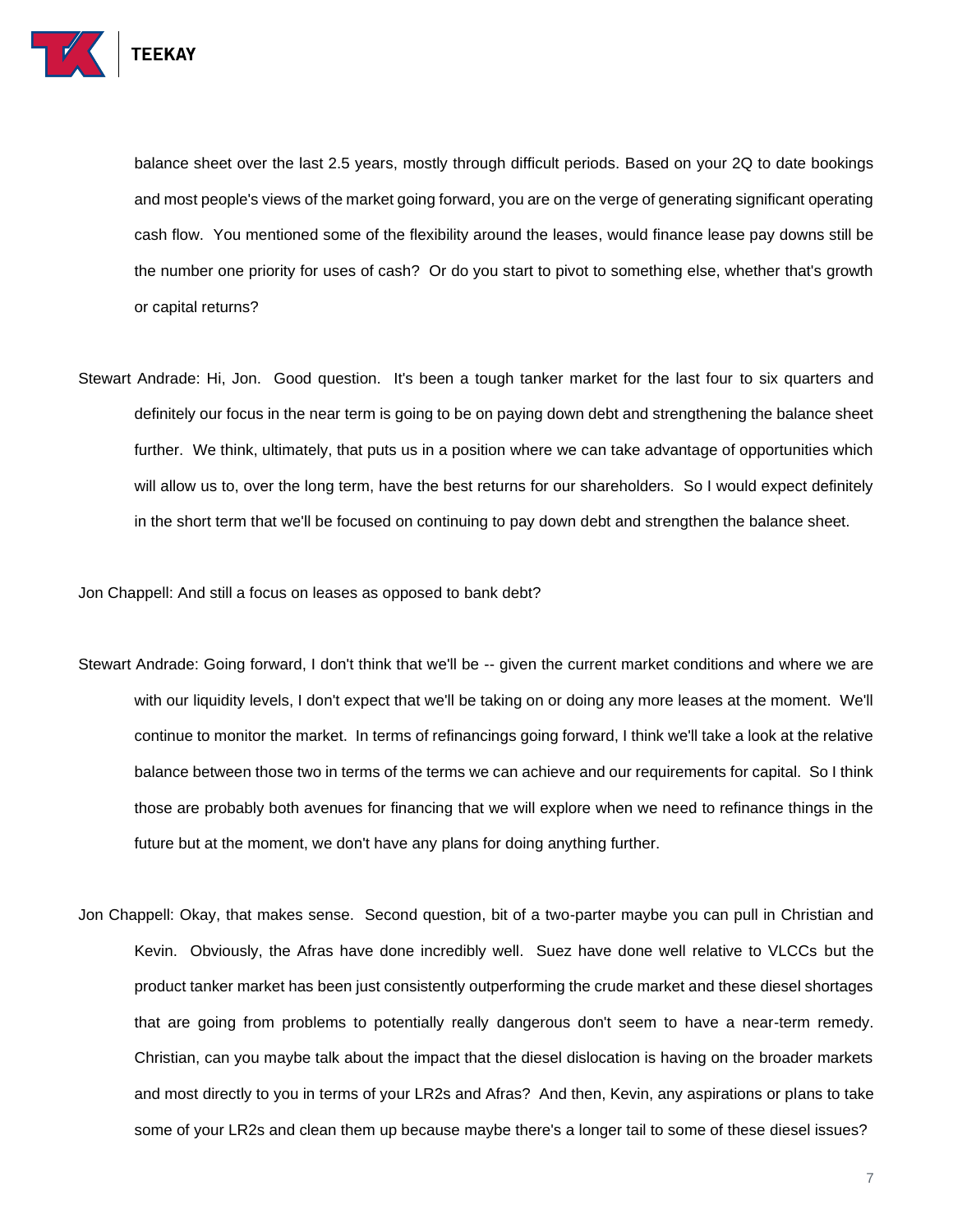

Christian Waldegrave: Yes. Hi, John. As you said, I think the situation in the products market is obviously very tight right now, especially on the diesel side, inventories are extremely low. You'll have seen the margins are at record highs, and that's kind of a result of a couple of factors.

One is that demand has recovered quite a bit since the start of the pandemic, especially for diesel and as I said, inventories have been drawn down quite low. There's a bit of a regional mismatch in that as well, and that in the Western Hemisphere, the refineries are operating at very high throughput, and that's been probably exacerbated a little bit by the fact that in the last couple of years, we've seen some refinery closures in the Atlantic, predominantly in Europe. So now the demand has come back, those refineries are having to work really hard to meet demand. There's a little bit more spare capacity in the East, so probably going forward, we would look toward Asia and India and the Middle East to supply the volumes into the Atlantic market. And I think that's what's really driven the tonne-miles, in terms of the products having to move much longer-haul, particularly on the diesel side into the Atlantic.

And then we're obviously getting toward summer now, so it's going to be the travel season, and I think with coming out of the pandemic, there's lots of parts of the world where the restrictions have been lifted. So now you're starting to see the gasoline margins increase as well and jet fuel as well. So I think the whole product side is going to be very tight going forward. Refinery throughput is going to have to increase where it can to meet that demand, and that's going to continue to drive the demand for product tankers and in particular, the LR2s. So it does look like there's going to be some legs on the product side there.

I'll hand it over to Kevin maybe to talk about our plans on the LR2s and what we're doing with the fleet there.

Kevin Mackay: Yes. It's a really good question, Jon, and something that the chartering team and I have been looking at in the last week or two. At the moment, we have two ships that are fully dedicated to clean. And at the moment, the bulk of the other LR2s that are trading dirty happens to be in the Atlantic, which really isn't a prime position to convert. It's much easier to pick up condensate crudes in Asia to facilitate that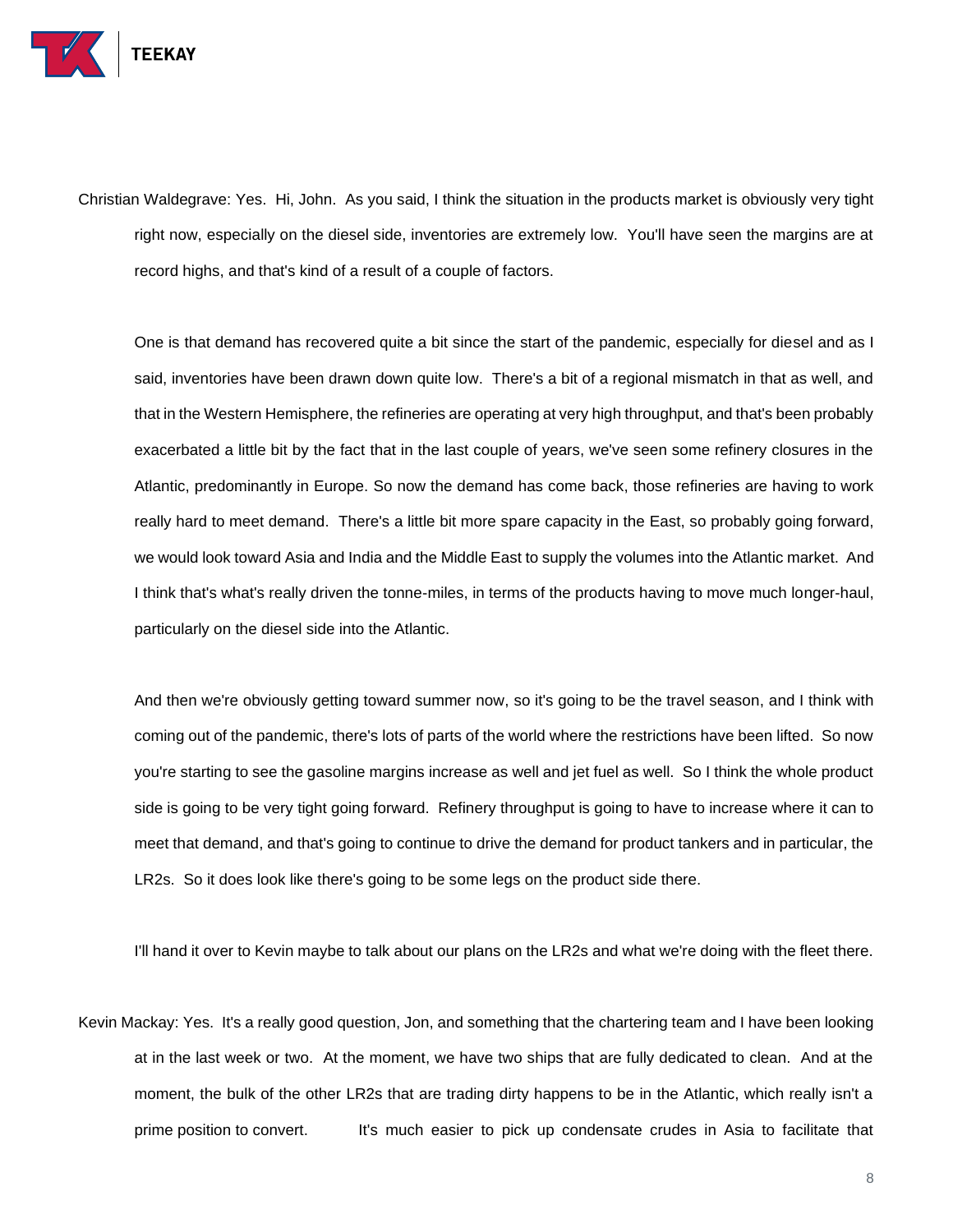

TEEKAY

changeover from crude to clean without having to incur some additional costs for chemical washing and things like that.

The one thing we don't want to do is chase markets. So we've got to balance positioning ships into the Far East to get cleaned up and if other LR2 owners are thinking the same way, we could be missing out an opportunity on the crude side in the Atlantic. It's something we are looking at. If we can get the right combination of cargoes to do it swiftly, I think you'll probably see us clean up another few ships. But it has to be that balance between which market do you think is going to sustain, and how long does it take you to get into that market fully. So it's something that we're actively working on daily now.

Jon Chappell: Okay. Very thoughtful. Thanks. Kevin, Stewart, and Christian.

Operator: We'll take our next question from Magnus Fyhr with H.C. Wainwright. Please go ahead.

- Magnus Fyhr: Yes. Hi. You just answered my questions on the clean versus dirty. But with exposure to both to Suezmaxes and Aframaxes, do you have a preference in either segment there? Or I mean, where are you most bullish now as far as the crude side?
- Kevin Mackay: If you look at the way the markets have performed over the last few weeks, obviously, the Aframax spiked very well and has held its ground in the Far East as well as in parts of Europe, less so in the US Gulf and Trans-Atlantic. Suezmaxes have been less resilient, if you will, and despite what we saw has come off across most of the regions that the Suezmaxes are in currently. So our preference today, based on return, is obviously Aframaxes.

But I think we're seeing so much dislocation and disruption to trade patterns that it's really hard to call how these spikes and this volatility is going to play out between the two segments over the coming weeks. I think it's too early to dive in and say Aframaxes are going to outperform because as we know, when Suezmaxes do take off, they tend to go -- tend to spike higher. I think we've got good coverage in both segments and at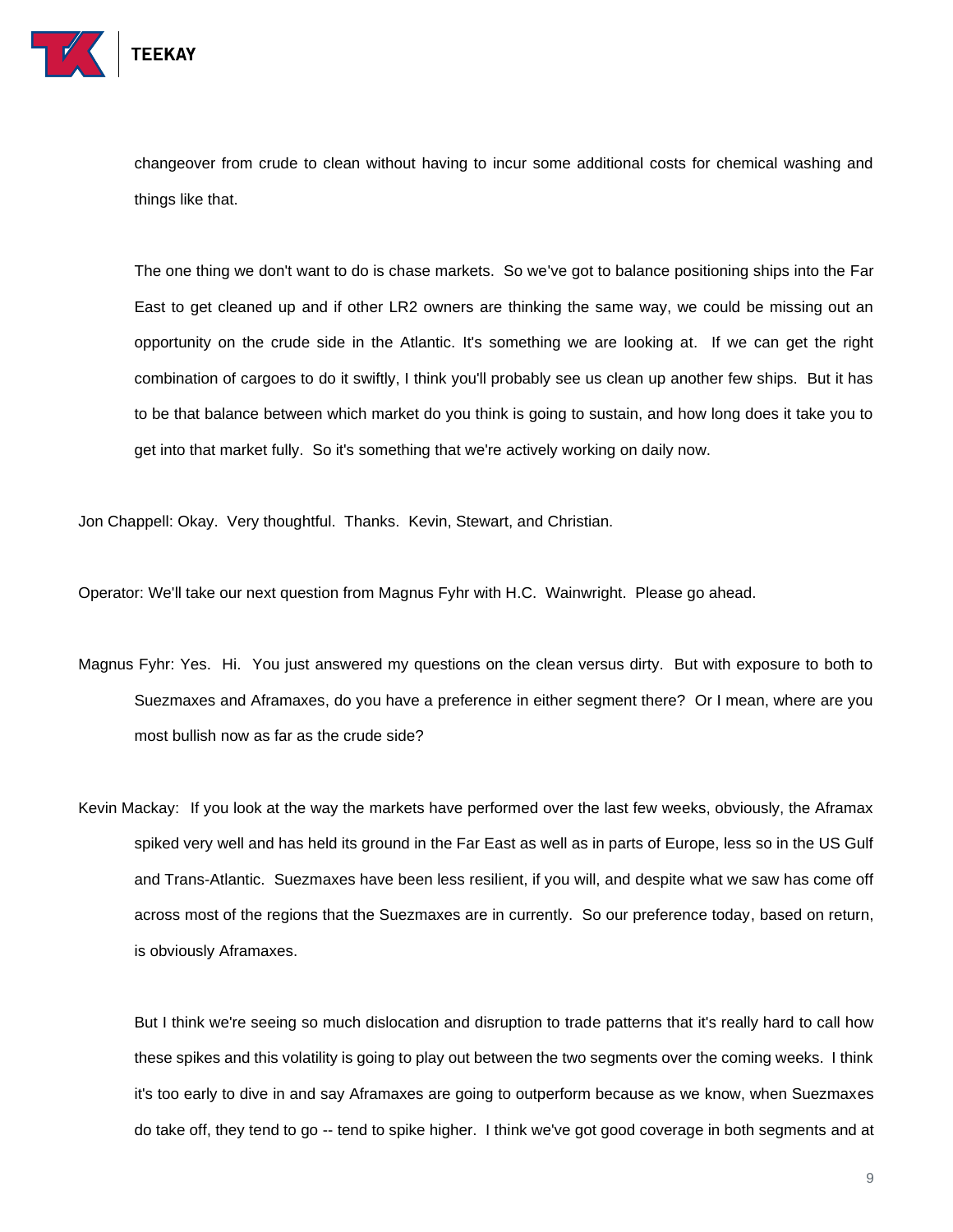

this point, it's just making sure that we position both of our fleets, Aframax, Suezmax, and if we convert to LR2s, to try and maximize our revenue generation from whatever spikes the market offers us.

- Magnus Fyhr: Okay. And do you see any changes from your clients, traders about securing ships for the second half of the year? How are they looking at the market currently?
- Kevin Mackay: Yes, the short-term three, six, 12-month time charter market has definitely picked up in terms of customer interest levels. Certainly, on the clean side, LR2s are somewhat of a hot commodity at the moment. But again, it's more of that shorter-term period that they're talking about at the moment. We haven't seen anybody stretch out yet in terms of midterm, two, three-year type deals. But certainly, inquiry across all the segments has picked up in the last couple of weeks.
- Magnus Fyhr: Okay. And given that the short-term charters really don't give you any protection or not much protection, would you have to wait to see those kind of two, three-year charters developing before you look into securing some ships?
- Kevin Mackay: I think our view as market, Magnus, we believe that volatility is here for a while, caused by the disruptions with Russia's invasion. I think longer term, we're positive on the market given where fleet supply is so I don't think you'll see us rush to lock in midterm, longer-term charters. I think we're positioning the fleet to be more fully exposed to the spot market and I think we want to try and enjoy some of the volatility and maximize our earnings through that route before we start thinking about locking in at this point.

Magnus Fyhr: Good. That's what I wanted to hear. Thank you.

Kevin Mackay: Thanks.

Operator: We'll take our next question from Ken Hoexter with Bank of America. Please go ahead.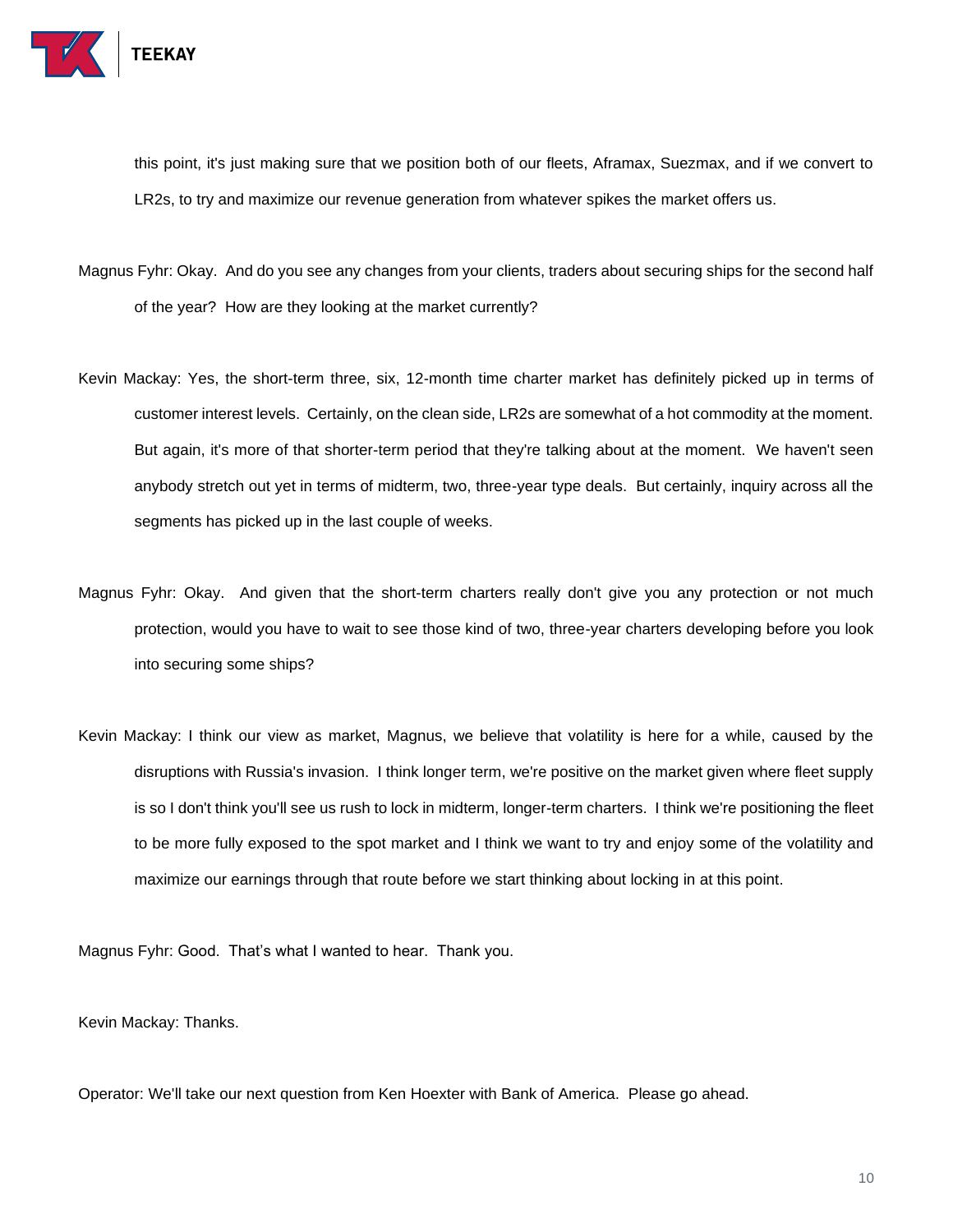

Ken Hoexter: Great. Good morning, Kevin, Stewart and Christian. So, just -- I guess just looking at earnings all the way down to the bottom line, right, six negative quarters of earnings, but you posted positive EBITDA. What's your breakeven now? And maybe just an update on the cost side of the equation. Obviously, you gave us your thoughts on what's going on market rates, but maybe just your thoughts on costs.

Stewart Andrade: So take the first part of the question.

Kevin Mackay: Stewart, you want to go grab that?

Stewart Andrade: Yes. So Ken, taking the first part of your question, our free cash flow breakeven, including dry docking is about \$15,000 per day. So as long as we're about \$15,000 a day on average through the fleet, then we're in a position where we're able to pay down debt.

I'm sorry, could you repeat the second part of your question, please?

- Ken Hoexter: Yes. Just -- well, the breakeven was the first one and the second one was just maybe your thoughts on cost, right? So whether it's vessel OpEx or your thoughts on the cost side, just so we can think about if there's anything actually you can do as rates start to scale here.
- Stewart Andrade: Yeah. I think the cost that you've seen flowing through the income statement in the last couple of quarters and through Q1 are going to be relatively similar going forward. On OpEx, I would say that our run rate will be about \$39 million a quarter, G&A in the \$10.5-\$11 million per quarter, and the interest in that sort of low \$7 million range. So we're not expecting anything materially different through the remainder of the year on that front.
- Ken Hoexter: Helpful. And Kevin, just to clarify, you said earlier, you still want to stay spot. You're not at rates yet where you want to start rolling in and locking in charters, right? I just want to make sure I caught your thought process there.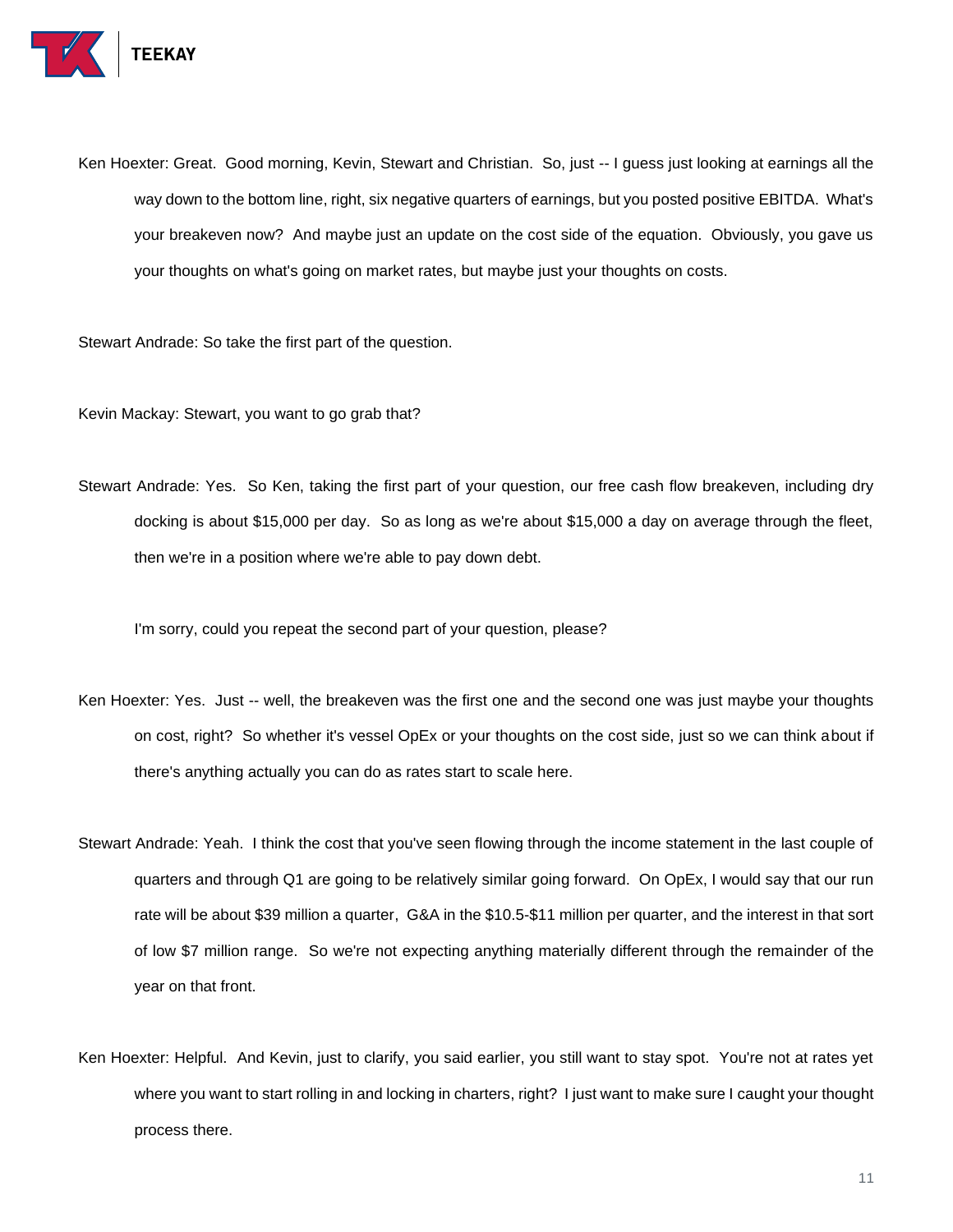

Kevin Mackay: That's correct. Yes.

- Ken Hoexter: Okay. And then do you think -- you've done some sales in the past. Your thoughts on any additional sales with -- as spot rates? Is there a certain level? Is there maybe recognition of value that the market is not recognizing with where valuation is today that you'd say, okay, well, I could do that if it makes more sense for the equity holders to show them where the market values are?
- Kevin Mackay: I think we look at sale and purchase deals on a stand-alone basis and each deal is determined in terms of what's the best value we can generate for shareholders. So obviously, asset prices are high, and you've seen us take advantage of that selling some of the older ships that we had that were due for dry docking. We've eliminated that expense and monetized those assets.

For what we've got left in the fleet, I think at the moment, given the volatility that we anticipate over the next few months, we certainly want to try and keep ourselves exposed to that. So we're not actively looking to sell any additional ships at this point. But we always keep an eye on where asset values are going relative to where we think the forward spot curve is going to be, and we make those decisions as and when we see value to be generated.

- Ken Hoexter: Yeah. And you talked earlier about -- my last one, just on the Russia, Ukraine shifting impacts of length of hauls. Is there -- given your history, is there a -- I guess, is this just -- once this comes to a conclusion, how quickly things normalize based on your history? Or obviously, it depends on what the world looks like. What's your thought on historical look at length of impact to rates?
- Kevin Mackay: I don't think anybody can predict how long this is going to take or what the other side of this is going to look like. I'll leave that to greater minds than mine. We just have to keep looking at how things are changing day by day and adapting our trading fleet to maximize our revenue stream as and when opportunities arise.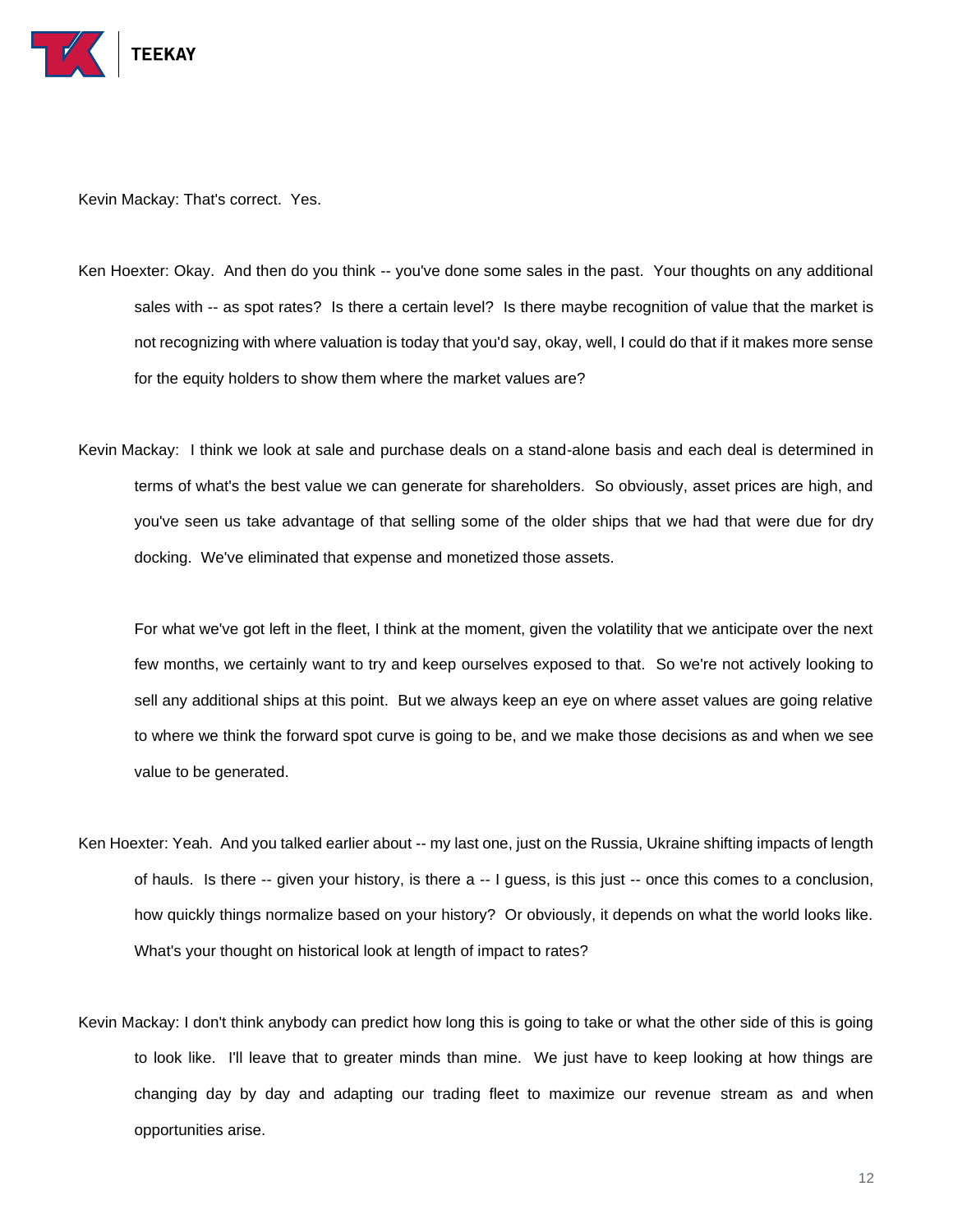

Ken Hoexter: Appreciate that. Thanks, Kevin. Thanks, Stewart.

Kevin Mackay: Thanks, Ken.

Stewart Andrade: Thanks, Ken.

Operator: We'll take our next question from Chris Robertson with Jefferies. Please go ahead.

Chris Robertson: Hey. Good morning, and thanks for taking my questions.

Kevin Mackay: Hey, Chris.

Stewart Andrade: Morning.

Chris Robertson: Just to follow up on Ken's questions related to OpEx and expenses. Can you talk about what, if any, cost pressures you are seeing this year, especially as it relates to rising oil prices and crew transfers?

Stewart Andrade: Yes. So certainly, there are inflationary pressures, which are coming to bear for everybody in all industries and all companies. Currently, we haven't seen those really flow through into our OpEx expenses in any material way. We'll have to continue to monitor that and see how things change.

As you've mentioned transportation, which certainly could end up increasing cost to some extent, depending on how inflation goes. And then over the long term, obviously, we have crew wages, which are our the most significant portion of our OpEx expenses. And that's a bit of a longer-term picture, but we'll have to see if inflationary pressures have any impact there.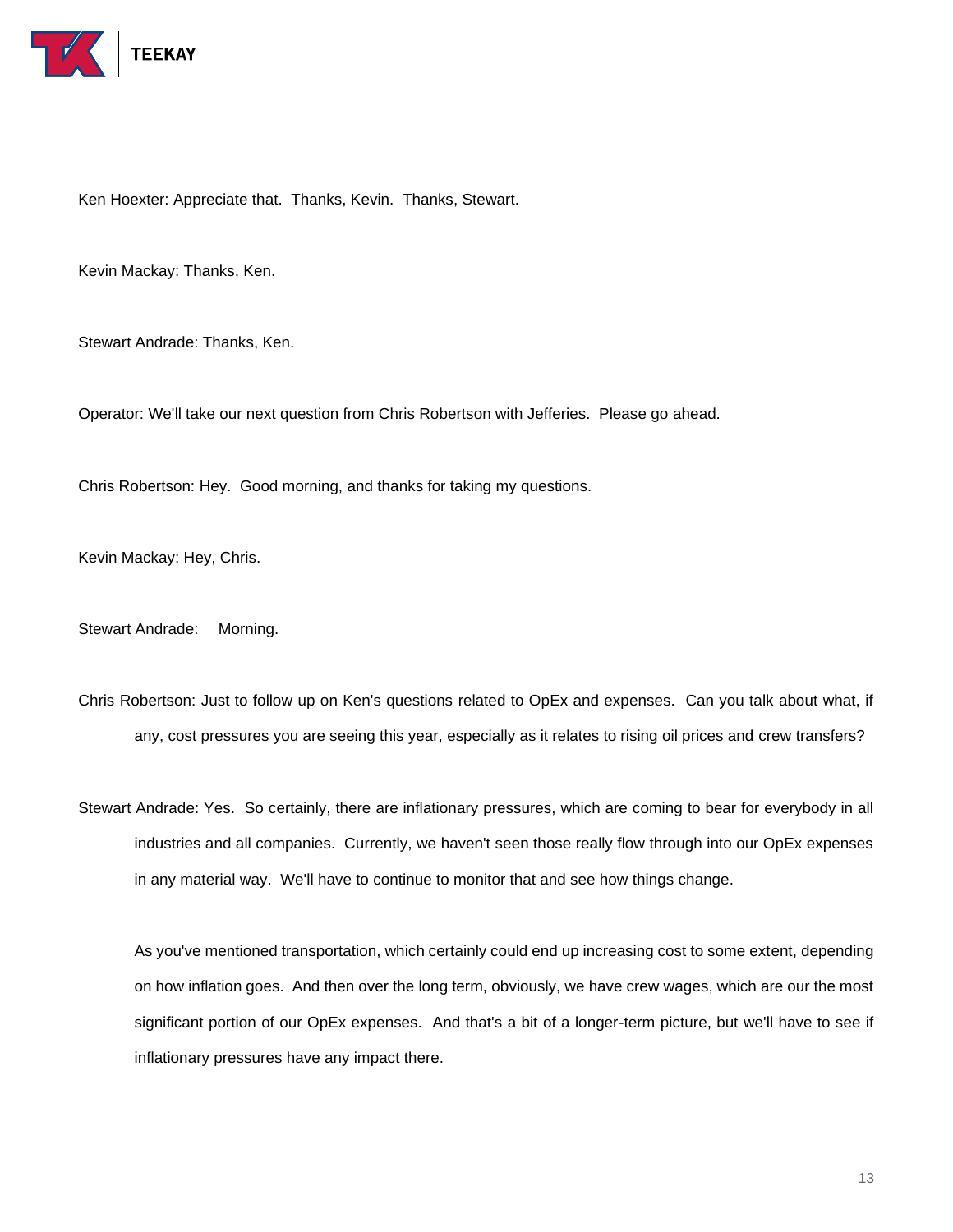

But overall, in comparison to how we see the market developing over the next few years, given the outstanding supply side picture for tankers, we're quite comfortable on that front. We're not too concerned about it, but certainly, there could be some impact. But we haven't seen that start to flow through yet.

You also mentioned oil prices. Obviously, bunker prices are high, and that's flowing through not our OpEx, but our voyage economics and that is part of the picture of where our spot rates are. Obviously, we're having experiencing periods of volatility that one where we've enjoyed some much stronger rates in Q2 in our fixed to-date figures and notwithstanding the high oil prices. So hopefully, the continued volatility allows us to have good returns on that front.

- Chris Robertson: Okay. Yeah, fair enough. And the higher oil prices aren't flowing through into higher lubricant costs and things like that?
- Stewart Andrade: At some point, they will. A lot of our -- we have a lube oil contracts and things in place. So over time, inflationary pressures will start to come in. But if you look at lube oils, I don't have the exact percentage in front of me, but if you look at lube oils as a percentage of our overall OpEx and the impact that inflation may have on that, it wouldn't be anything material to our results, certainly.
- Chris Robertson: Okay. Great. My second question, totally unrelated, but on the 13 vessels scheduled for dry docking this year, can you kind of walk us through the CapEx expense side of that?
- Stewart Andrade: Sure. In Q2, we're expecting about \$10 million related to both dry dock. The numbers I'll give you are both dry dock and BWTS, ballast water treatment system installations. So in Q2, expecting about \$10 million. In Q3, six -- sorry, that was four vessels, \$10 million. In Q3, six vessels and expecting about \$12.5 million. And then in Q4, one vessel at about \$3 million.